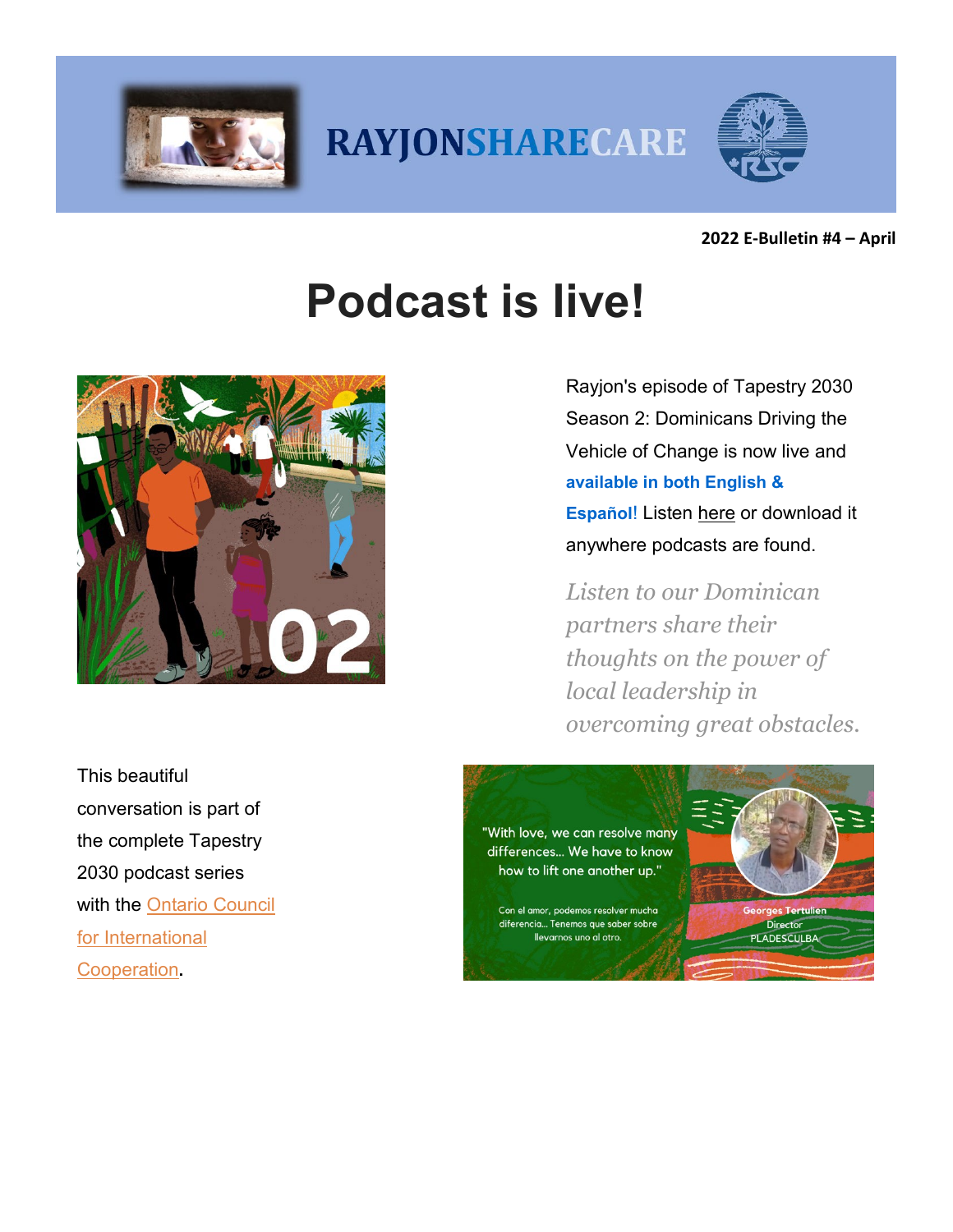

#### *The Ripple Effect*

Nurse Bénicie's advocacy for her rural village continues to create amazing changes. Her small

clinic now has 24/7 access to electricity!

## **Empowered Nurses, Expanded Care**

Nurse Bénicie has done amazing things in the village of Barbe, Haiti. When the Covid-19 pandemic first began she advocated for support for the small clinic and dispensary where she is the head nurse. They needed supplies and PPE to protect themselves. The cost of medicines was rising and care for pregnant women was especially dire. The clinic needed more space to receive and treat patients. And they had to find some way of educating their rural community about the coronavirus – and how to prevent it.

As a partner, Rayjon came alongside Bénicie and her team. We submitted a grant request to our friends at **[PWRDF](https://pwrdf.org/)**[,](https://pwrdf.org/) who fast-tracked the funding into motion. You may remember reading our earlier update about the outcomes of this specific project: newly constructed patient rooms, two new gynaecology exam tables, essential medications made available. And perhaps best of all, Nurse Bénicie and her team used a flatbed truck outfitted with loudspeakers to reach some of the most remote communities with reliable information about how to slow the spread of Covid-19.

**Well guess what? The ripple effect continues.** The collective impact of that early 2020 project goes on. As Bénicie's leadership grew and the community saw the enhanced care and growth of their little clinic, other partners also saw the progress and valued their work even more. Bénicie kept advocating, and UNICEF agreed to donate a new solar system to provide a constant source of electricity to the clinic! With a little extra support from Rayjon (to cover the cost of hiring a local technician to install the panels), the clinic now has 24/7 power!

This little [video](https://www.youtube.com/watch?v=EusCzirPkno&feature=emb_logo) gives a short tour of the new system and the Barbe clinic. Wow!



#### *Get set for Trail & Ale 2022!*

*Registration is now open, with early bird rates for a limited time. Choose 5K or 10K, Walk or Run, Live or Virtual. [Info & Register](https://rayjon.us10.list-manage.com/track/click?u=26a802bf5fed5b96d3ff31194&id=b45bf34baa&e=c1338905bf) »*